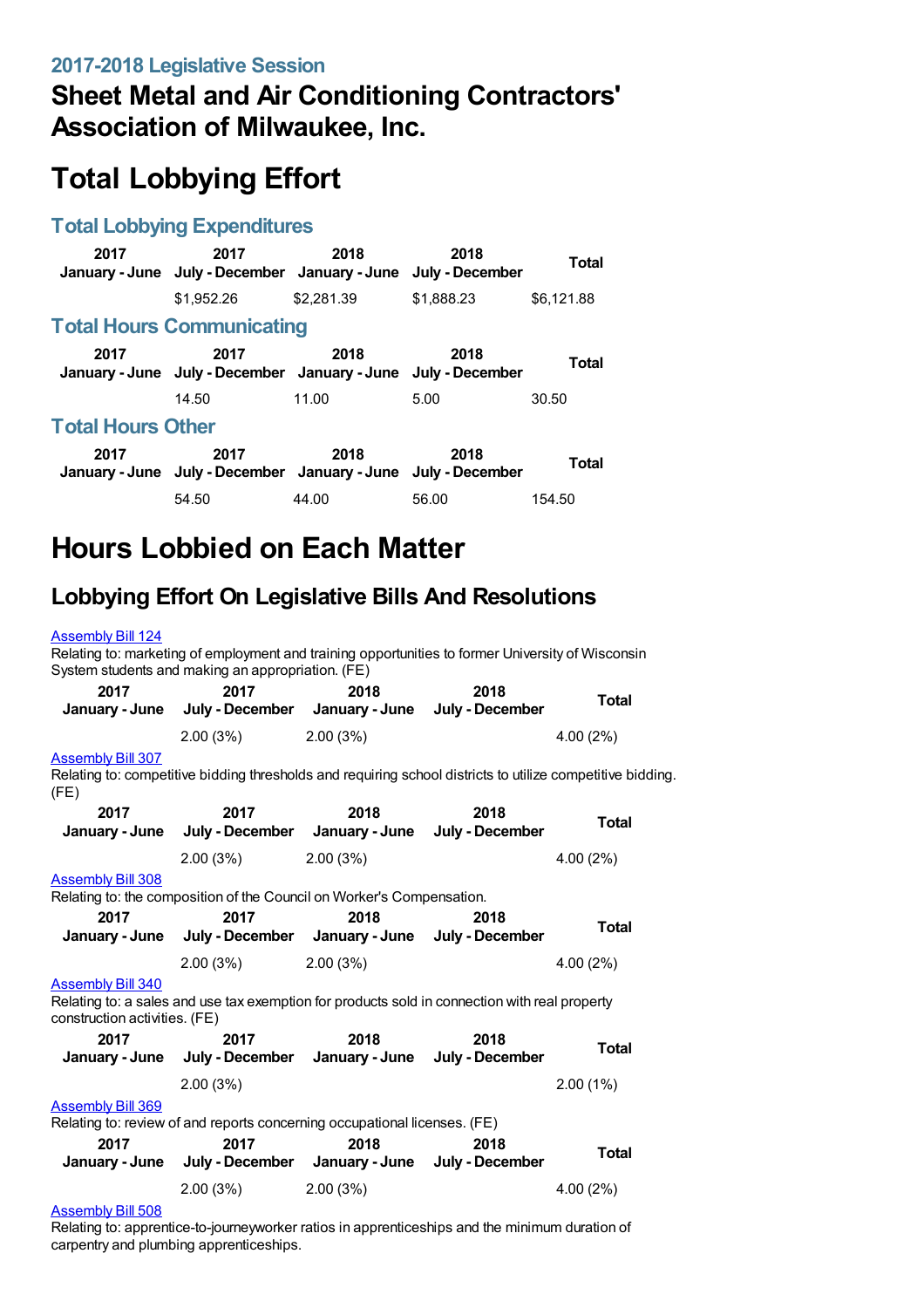| 2017<br>January - June                                                                                                                                                            | 2017<br>July - December                                                                                                                                | 2018<br>January - June | 2018<br>July - December | <b>Total</b>                                                                                               |  |  |
|-----------------------------------------------------------------------------------------------------------------------------------------------------------------------------------|--------------------------------------------------------------------------------------------------------------------------------------------------------|------------------------|-------------------------|------------------------------------------------------------------------------------------------------------|--|--|
|                                                                                                                                                                                   | 2.00(3%)                                                                                                                                               | 2.00(3%)               |                         | 4.00(2%)                                                                                                   |  |  |
| <b>Assembly Bill 675</b>                                                                                                                                                          |                                                                                                                                                        |                        |                         |                                                                                                            |  |  |
| Relating to: projects included in the Authorized State Building Program, project approvals by the<br>Building Commission, and selection of project architects and engineers. (FE) |                                                                                                                                                        |                        |                         |                                                                                                            |  |  |
| 2017<br>January - June                                                                                                                                                            | 2017<br>July - December                                                                                                                                | 2018<br>January - June | 2018<br>July - December | Total                                                                                                      |  |  |
|                                                                                                                                                                                   | 2.00(3%)                                                                                                                                               | 2.00(3%)               |                         | 4.00(2%)                                                                                                   |  |  |
| <b>Assembly Bill 734</b><br>apprenticeship programs. (FE)                                                                                                                         | Relating to: creating individual and corporate income and franchise tax deductions for tuition paid for                                                |                        |                         |                                                                                                            |  |  |
| 2017<br>January - June                                                                                                                                                            | 2017<br>July - December                                                                                                                                | 2018<br>January - June | 2018<br>July - December | <b>Total</b>                                                                                               |  |  |
|                                                                                                                                                                                   | 2.00(3%)                                                                                                                                               | 2.00(3%)               |                         | 4.00(2%)                                                                                                   |  |  |
| <b>Assembly Bill 745</b><br>making authority. (FE)                                                                                                                                | Relating to: participation in an apprenticeship program by a high school senior and granting rule-                                                     |                        |                         |                                                                                                            |  |  |
| 2017<br>January - June                                                                                                                                                            | 2017<br>July - December                                                                                                                                | 2018<br>January - June | 2018<br>July - December | <b>Total</b>                                                                                               |  |  |
|                                                                                                                                                                                   | 2.00(3%)                                                                                                                                               | 3.00(5%)               |                         | 5.00(3%)                                                                                                   |  |  |
| <b>Assembly Bill 793</b>                                                                                                                                                          | Relating to: the limit on tax credits that may be certified under the historic rehabilitation tax credit. (FE)                                         |                        |                         |                                                                                                            |  |  |
| 2017<br>January - June                                                                                                                                                            | 2017<br>July - December                                                                                                                                | 2018<br>January - June | 2018<br>July - December | <b>Total</b>                                                                                               |  |  |
|                                                                                                                                                                                   | 2.00(3%)                                                                                                                                               | 3.00(5%)               |                         | 5.00 (3%)                                                                                                  |  |  |
| <b>Assembly Bill 808</b><br>appropriation. (FE)                                                                                                                                   | Relating to: grants to technical college students for apprenticeship expenses and making an                                                            |                        |                         |                                                                                                            |  |  |
| 2017<br>January - June                                                                                                                                                            | 2017<br>July - December                                                                                                                                | 2018<br>January - June | 2018<br>July - December | <b>Total</b>                                                                                               |  |  |
|                                                                                                                                                                                   | 2.00(3%)                                                                                                                                               | 3.00(5%)               |                         | 5.00(3%)                                                                                                   |  |  |
| Senate Bill 86                                                                                                                                                                    |                                                                                                                                                        |                        |                         |                                                                                                            |  |  |
|                                                                                                                                                                                   | Relating to: marketing of employment and training opportunities to former University of Wisconsin<br>System students and making an appropriation. (FE) |                        |                         |                                                                                                            |  |  |
| 2017                                                                                                                                                                              | 2017                                                                                                                                                   | 2018                   | 2018                    | <b>Total</b>                                                                                               |  |  |
| January - June                                                                                                                                                                    | July - December                                                                                                                                        | January - June         | July - December         |                                                                                                            |  |  |
| Senate Bill 235                                                                                                                                                                   | 2.00(3%)                                                                                                                                               | 2.00(3%)               |                         | 4.00(2%)                                                                                                   |  |  |
|                                                                                                                                                                                   | Relating to: the composition of the Council on Worker's Compensation.                                                                                  |                        |                         |                                                                                                            |  |  |
| 2017<br>January - June                                                                                                                                                            | 2017<br>July - December                                                                                                                                | 2018<br>January - June | 2018<br>July - December | <b>Total</b>                                                                                               |  |  |
|                                                                                                                                                                                   | 2.00(3%)                                                                                                                                               | 2.00(3%)               |                         | 4.00 (2%)                                                                                                  |  |  |
| Senate Bill 236<br>(FE)                                                                                                                                                           |                                                                                                                                                        |                        |                         | Relating to: competitive bidding thresholds and requiring school districts to utilize competitive bidding. |  |  |
| 2017                                                                                                                                                                              | 2017                                                                                                                                                   | 2018                   | 2018                    | <b>Total</b>                                                                                               |  |  |
| January - June                                                                                                                                                                    | July - December                                                                                                                                        | January - June         | July - December         |                                                                                                            |  |  |
|                                                                                                                                                                                   | 2.00(3%)                                                                                                                                               | 2.00(3%)               |                         | 4.00(2%)                                                                                                   |  |  |
| Senate Bill 273<br>construction activities. (FE)                                                                                                                                  | Relating to: a sales and use tax exemption for products sold in connection with real property                                                          |                        |                         |                                                                                                            |  |  |
| 2017                                                                                                                                                                              | 2017                                                                                                                                                   | 2018                   | 2018                    | <b>Total</b>                                                                                               |  |  |
| January - June                                                                                                                                                                    | July - December                                                                                                                                        | January - June         | July - December         |                                                                                                            |  |  |
|                                                                                                                                                                                   | 2.00(3%)                                                                                                                                               |                        |                         | 2.00(1%)                                                                                                   |  |  |
| Senate Bill 288                                                                                                                                                                   | Relating to: review of and reports concerning occupational licenses. (FE)                                                                              |                        |                         |                                                                                                            |  |  |
| 2017<br>January - June                                                                                                                                                            | 2017<br>July - December                                                                                                                                | 2018<br>January - June | 2018<br>July - December | <b>Total</b>                                                                                               |  |  |
|                                                                                                                                                                                   |                                                                                                                                                        |                        |                         |                                                                                                            |  |  |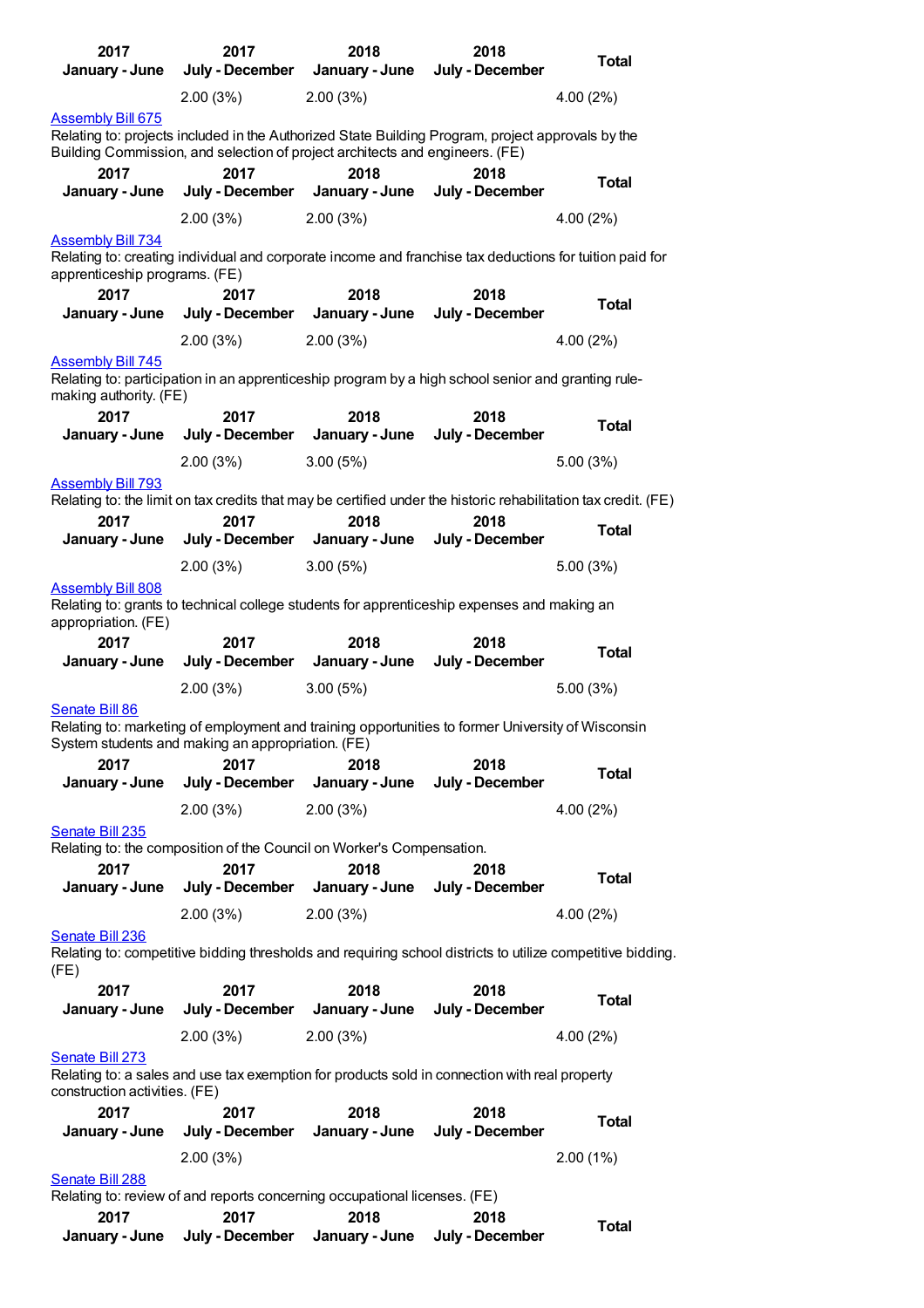| 2.00(3%) | 2.00(3%) | 4.00(2%) |
|----------|----------|----------|
|          |          |          |

[Senate](https://lobbying.wi.gov/What/BillInformation/2017REG/Information/14772?tab=Efforts) Bill 411

Relating to: apprentice-to-journeyworker ratios in apprenticeships and the minimum duration of carpentry and plumbing apprenticeships.

| 2017<br>January - June                                  | 2017<br>July - December                                                      | 2018<br>January - June                 | 2018<br>July - December                                                                                                                                                                                                                                                                                                                                                                                                                                                                                                        | <b>Total</b> |
|---------------------------------------------------------|------------------------------------------------------------------------------|----------------------------------------|--------------------------------------------------------------------------------------------------------------------------------------------------------------------------------------------------------------------------------------------------------------------------------------------------------------------------------------------------------------------------------------------------------------------------------------------------------------------------------------------------------------------------------|--------------|
|                                                         | 2.00(3%)                                                                     | 2.00(3%)                               |                                                                                                                                                                                                                                                                                                                                                                                                                                                                                                                                | 4.00 (2%)    |
| Senate Bill 554                                         | Building Commission, and selection of project architects and engineers. (FE) |                                        | Relating to: projects included in the Authorized State Building Program, project approvals by the                                                                                                                                                                                                                                                                                                                                                                                                                              |              |
| 2017<br>January - June                                  | 2017                                                                         | 2018<br>July - December January - June | 2018<br>July - December                                                                                                                                                                                                                                                                                                                                                                                                                                                                                                        | <b>Total</b> |
|                                                         | 2.00(3%)                                                                     | 2.00(3%)                               |                                                                                                                                                                                                                                                                                                                                                                                                                                                                                                                                | 4.00 (2%)    |
| <b>Senate Bill 620</b><br>apprenticeship programs. (FE) |                                                                              |                                        | Relating to: creating individual and corporate income and franchise tax deductions for tuition paid for                                                                                                                                                                                                                                                                                                                                                                                                                        |              |
| 2017                                                    | 2017                                                                         | 2018                                   | 2018                                                                                                                                                                                                                                                                                                                                                                                                                                                                                                                           | <b>Total</b> |
| January - June                                          | July - December                                                              | January - June                         | July - December                                                                                                                                                                                                                                                                                                                                                                                                                                                                                                                |              |
| Senate Bill 628                                         | 2.00(3%)                                                                     | 2.00(3%)                               |                                                                                                                                                                                                                                                                                                                                                                                                                                                                                                                                | 4.00 (2%)    |
| making authority. (FE)                                  |                                                                              |                                        | Relating to: participation in an apprenticeship program by a high school senior and granting rule-                                                                                                                                                                                                                                                                                                                                                                                                                             |              |
| 2017                                                    | 2017                                                                         | 2018                                   | 2018                                                                                                                                                                                                                                                                                                                                                                                                                                                                                                                           | <b>Total</b> |
| January - June                                          | July - December                                                              | January - June                         | July - December                                                                                                                                                                                                                                                                                                                                                                                                                                                                                                                |              |
| Senate Bill 665<br>appropriation. (FE)                  | 2.00(3%)                                                                     | 2.00(3%)                               | Relating to: various changes to the worker's compensation law, modifying administrative rules related<br>to worker's compensation, extending the time limit for emergency rule procedures, providing an<br>exemption from emergency rule procedures, granting rule-making authority, and making an                                                                                                                                                                                                                             | 4.00 (2%)    |
|                                                         |                                                                              |                                        |                                                                                                                                                                                                                                                                                                                                                                                                                                                                                                                                |              |
| 2017                                                    | 2017                                                                         | 2018                                   | 2018                                                                                                                                                                                                                                                                                                                                                                                                                                                                                                                           |              |
| January - June                                          | July - December                                                              | January - June                         | July - December                                                                                                                                                                                                                                                                                                                                                                                                                                                                                                                | <b>Total</b> |
|                                                         | 2.00(3%)                                                                     | 3.00(5%)                               |                                                                                                                                                                                                                                                                                                                                                                                                                                                                                                                                | 5.00(3%)     |
| Senate Bill 668                                         |                                                                              |                                        |                                                                                                                                                                                                                                                                                                                                                                                                                                                                                                                                |              |
| 2017                                                    | 2017                                                                         | 2018                                   | Relating to: the limit on tax credits that may be certified under the historic rehabilitation tax credit. (FE)<br>2018                                                                                                                                                                                                                                                                                                                                                                                                         |              |
| January - June                                          |                                                                              | July - December January - June         | July - December                                                                                                                                                                                                                                                                                                                                                                                                                                                                                                                | <b>Total</b> |
|                                                         | 2.00(3%)                                                                     | 3.00(5%)                               |                                                                                                                                                                                                                                                                                                                                                                                                                                                                                                                                | 5.00(3%)     |
| Senate Bill 682                                         |                                                                              |                                        | Relating to: grants to technical college students for apprenticeship expenses and making an                                                                                                                                                                                                                                                                                                                                                                                                                                    |              |
| appropriation. (FE)<br>2017                             | 2017                                                                         | 2018                                   | 2018                                                                                                                                                                                                                                                                                                                                                                                                                                                                                                                           |              |
| January - June                                          | July - December                                                              | January - June                         | July - December                                                                                                                                                                                                                                                                                                                                                                                                                                                                                                                | <b>Total</b> |
|                                                         | 2.00(3%)                                                                     | 3.00(5%)                               |                                                                                                                                                                                                                                                                                                                                                                                                                                                                                                                                | 5.00(3%)     |
| <b>Assembly Bill 748</b><br>(FE)                        |                                                                              |                                        | Relating to: preventing the state or local governments from requiring any person to accept certain<br>collective bargaining provisions or waive its rights under the National Labor Relations Act or state<br>labor law; prohibiting local regulation of employee hours and overtime, employment benefits, wage<br>claims and collections, an employer's right to solicit salary information of prospective employees,<br>employment discrimination, and professions regulated by the state; and providing a criminal penalty. |              |
| 2017                                                    | 2017                                                                         | 2018                                   | 2018                                                                                                                                                                                                                                                                                                                                                                                                                                                                                                                           | <b>Total</b> |
| January - June                                          | July - December                                                              | January - June                         | July - December                                                                                                                                                                                                                                                                                                                                                                                                                                                                                                                |              |
| Senate Bill 634                                         |                                                                              | 3.00(6%)                               |                                                                                                                                                                                                                                                                                                                                                                                                                                                                                                                                | 3.00(2%)     |

collective bargaining provisions or waive its rights under the National Labor Relations Act or state labor law; prohibiting local regulation of employee hours and overtime, employment benefits, wage claims and collections, an employer's right to solicit salary information of prospective employees, employment discrimination, and professions regulated by the state; and providing a criminal penalty. (FE)

**2017 2017 2018 2018**